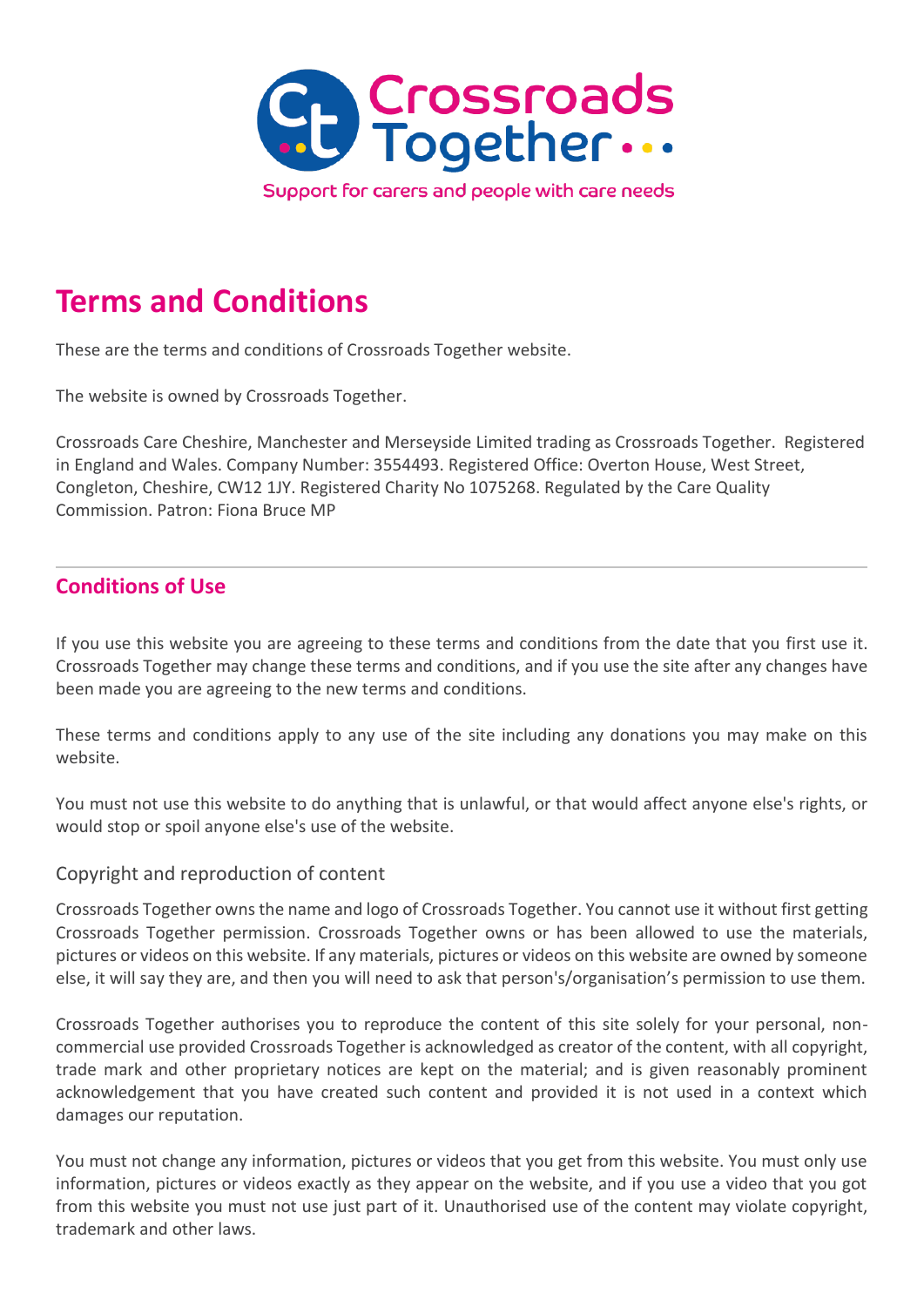Crossroads Together does not allow our information to be used on other websites without written consent. Please contact [help@crossroadstogether.org.uk](mailto:help@crossroadstogether.org.uk) for more information.

## **Privacy and Data Protection**

Please read Crossroads Together [privacy policy.](http://ct4all.1devserver.co.uk/wp-content/uploads/2019/01/PolicyOct2018.pdf)

### **Website Links**

This website contains links to other websites not owned by Crossroads Together. Crossroads Together is not responsible for anything in a website that it does not own. Inclusion of a link to another website does not imply endorsement by Crossroads Together or an indication as to the accuracy of their content or quality.

You are responsible for checking if the information on any other websites that you link to from this website is accurate or correct and for anything that you might buy from another website. Crossroads Together is not responsible for your use of any websites not owned by Crossroads Together.

# Public Areas

Crossroads Together may now or in the future permit you to post, upload, transmit through, or otherwise make available on the site (collectively, "submit") messages, text, illustrations, files, images, graphics, photos, comments, sounds, music, videos, information, content, and/or other materials ("User Content").

Crossroads Together is not responsible for anything that you or other people post on any public area of this website, including any forums, blogs or other User Content.

Crossroads Together does not check everything posted in any public areas and so you are responsible for what you post. Crossroads Together can remove or edit anything that you post in any public area, without telling you if we think that it is inappropriate in any way, for example; if Crossroads Together thinks it is defamatory, obscene, indecent, discriminatory, threatening, breaches any copyright or trade mark, is intended to solicit business, contains viruses or corrupted files or is otherwise unlawful.

We have the right to publish any User Content that you post via the site for any purpose whatsoever, without payment to you - unless we have specifically agreed otherwise in writing prior to submission.

By submitting User Content to us, simultaneously with such posting you automatically grant to us a worldwide, fully-paid, royalty-free, perpetual, irrevocable, non-exclusive, fully sub-licensable, and transferable right and license to use, record, sell, lease, reproduce, distribute, create derivative works based upon (including, without limitation, translations), publicly display, publicly perform, transmit, publish and otherwise exploit the User Content (in whole or in part) as Crossroads Together, in its sole discretion, deems appropriate.

We may exercise this grant in any format, media or technology now known or later developed for the full term of any copyright that may exist in such User Content.